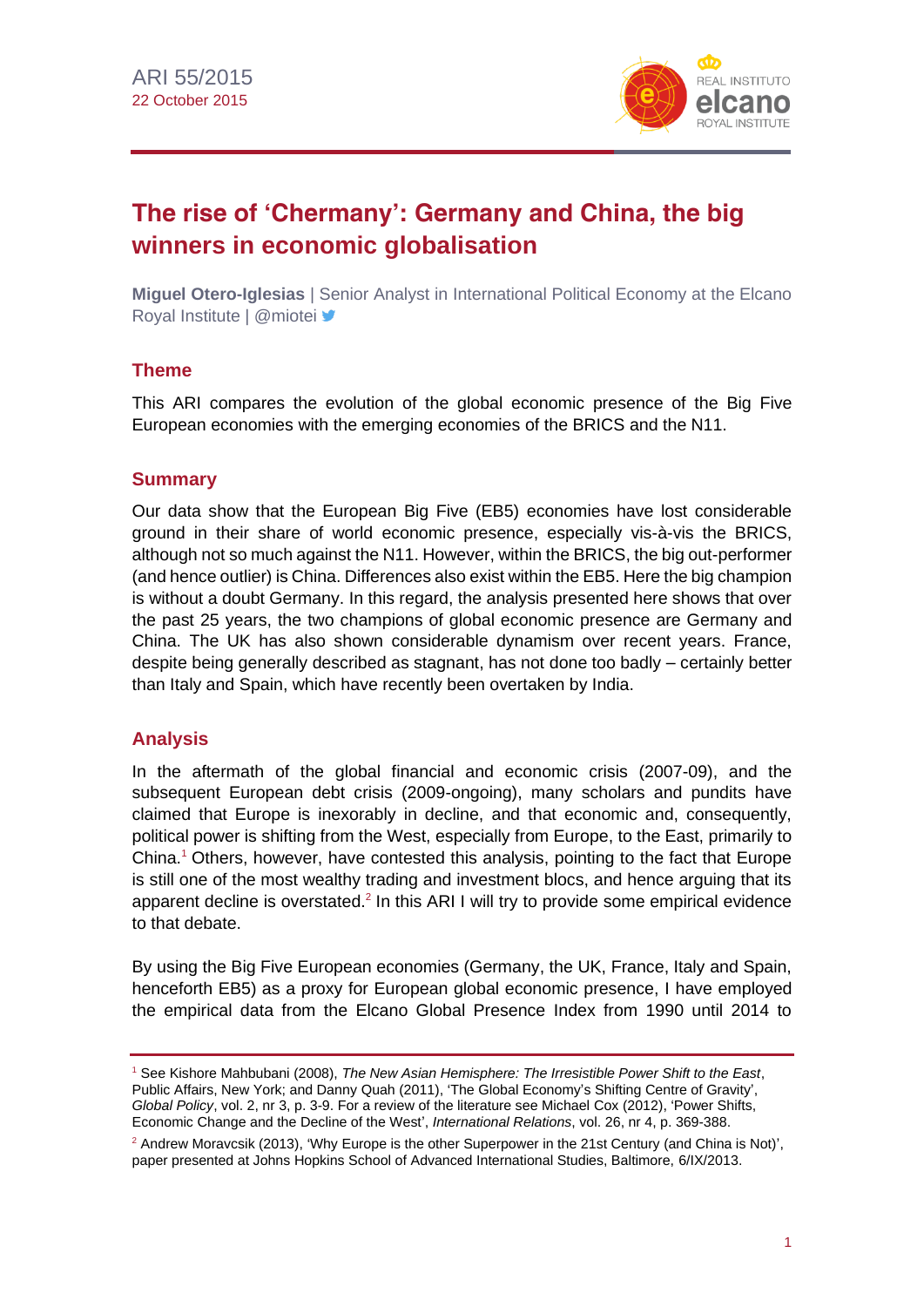compare their performance with what are generally the groupings most cited when describing the increased global presence of emerging markets: the BRICS (Brazil, Russia, India, China and South Africa) and the Next 11 (Bangladesh, Egypt, Indonesia, Iran, South Korea, Mexico, Nigeria, Pakistan, Philippines, Turkey and Vietnam, henceforth N11).<sup>3</sup>

The data show that the EB5 economies have lost considerable ground in their share of world economic presence. Nonetheless, when we desegregate the data, we discover a number of peculiarities. The BRICS have closed the gap with the EB5 much more than the N11 have done, making the BRICS more interesting to analyse. Furthermore, within the BRICS, the out-performer (and hence outlier) is China; thus it could be argued that the rise of the rest might be better described as the rise of China. Interestingly, in recent years India has also performed well, and it could potentially become the new star of the BRICS. Russia, by contrast, has reached a plateau and might even reverse its gains.

Differences also exist within the EB5. Here the out-performer is without a doubt Germany. In this regard, the analysis presented here shows that over the past 25 years, the two champions of global economic presence within the EB5 and the BRICS are Germany and China, respectively. The complementarities of their economies have certainly helped to enhance their performance, which explains why their political leaders have recently invested so much political capital in strengthening their bilateral relationship.<sup>4</sup> China and Germany feed each other in economic presence.

Within the EB5, the UK has also shown considerable dynamism over recent years, and it is (after Germany) the  $2^{nd}$  best performer in the group. Despite being generally described as stagnant, France has not done too badly – certainly better than Italy and Spain, which have recently been overtaken by India. Within the BRICS, the laggards are Brazil and South Africa, and especially the latter, which has barely increased its global economic presence over the past quarter of a century.

#### Europe down, BRICS up, and N11 square

When observing Graphs 1 and 2, one can see that the EB5 have lost ground both in general global presence and, specifically, in global economic presence. Not surprisingly, this loss of share has been more pronounced in the economic field, where both the BRICS and the N11 are strongest, since roughly 60% of their global presence relies on this indicator (see Graph 3 on the contribution of economic presence in overall presence). While in 1990 the share of general global presence of the EB5 was 24.2%, by 2014 it had decreased to 20.8%. This drop was even starker in economic presence, with the share falling 9 points from 26.9 to 17.9%.

<sup>&</sup>lt;sup>3</sup> Both concepts, the BRIC and the N11, were coined by Jim O'Neill, the chief economist at Goldman Sachs, in 2001 and 2005, respectively.

<sup>4</sup> Hans Kundnani & Jonas Parello-Plesner (2012), 'China and Germany: Why the Emerging Special Relationship Matters for Europe', *Policy Brief ECFR* 55, ECFR, May.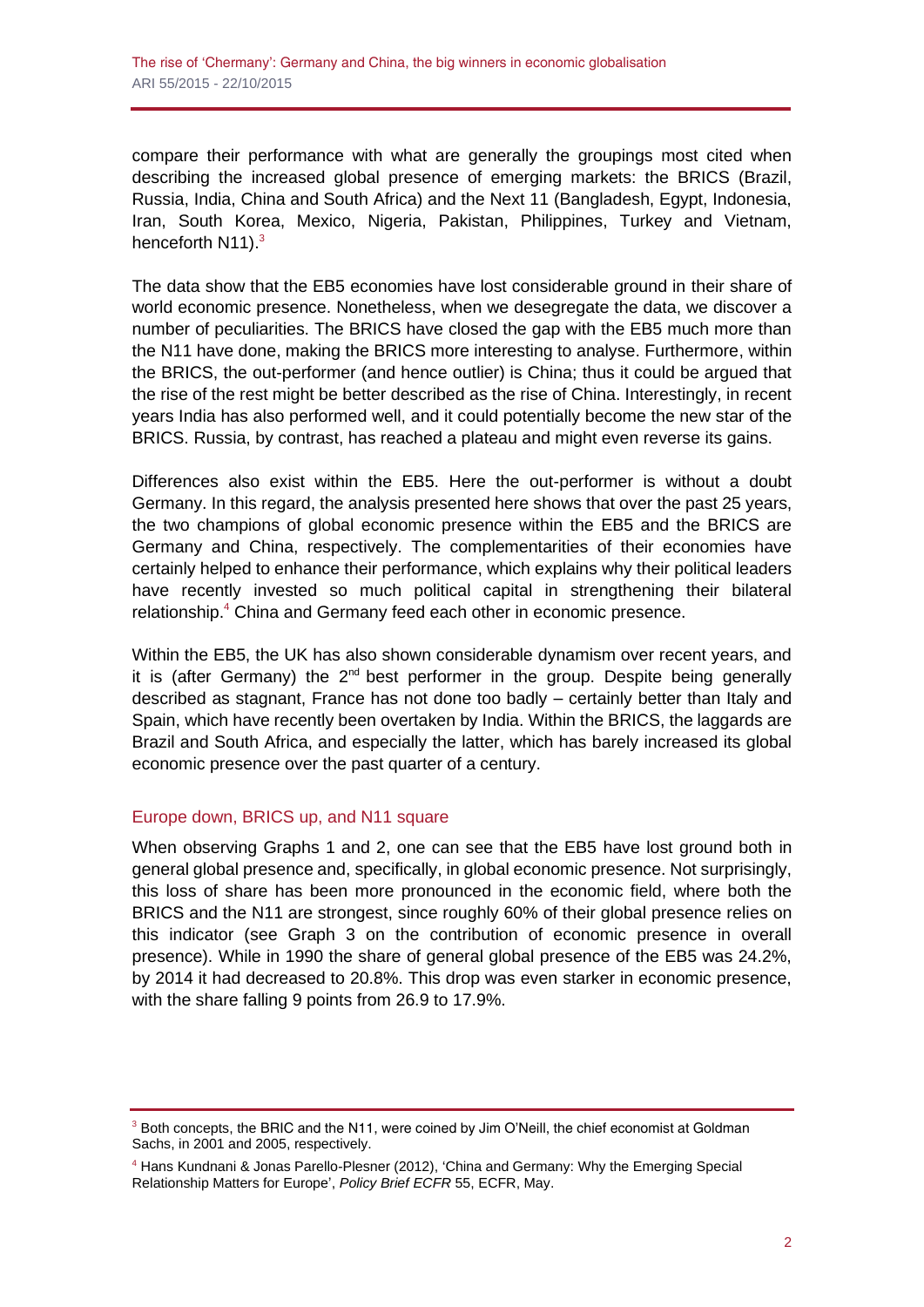

Graph 2 also shows that the BRICS have over the past few years caught up much more forcefully with the EB5 than has the N11. While the BRICS went from a share of 6.1% in 1990 to 14.7% in 2014, the N11 increased only from 6.6% (a higher share than the BRICS at that time) to 8%. This may explain why since the term was coined, the concept of the N11 has drawn much less attention than that of the BRICS. Table 1, which shows changes in position within the economic presence ranking, helps us to understand this circumstance. Here one can see how, of the N11 countries, only South Korea and Turkey have moved up the ranks, with the former doing considerably better than anyone else in the grouping. This comes as no surprise. Over the past 25 years, South Korea has moved from a low-middle income to a high income country, with a highly competitive and globalised economy.<sup>5</sup> By contrast, countries such as Iran, Egypt, Pakistan and even the Philippines have disappointed in this field. Finally, countries with large populations and therefore with enormous potential, such as Nigeria and Mexico, have merely maintained their positions (despite the former being a big energy exporter and the latter a manufacturing powerhouse).

<sup>5</sup> Oh-Seok Hyun (2012), 'South Korea miracle sets shining example', *The National*, 14/VI/2012.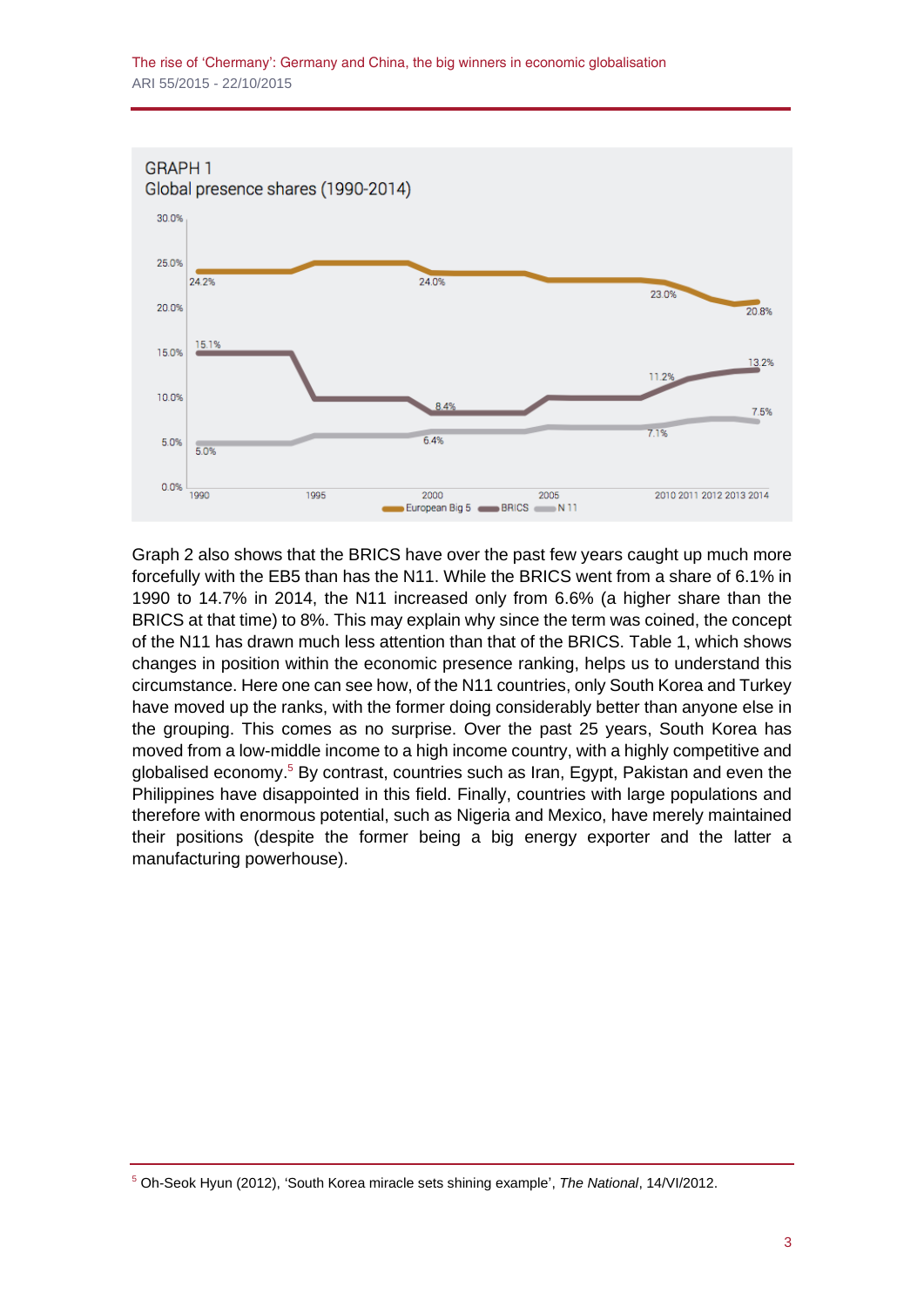



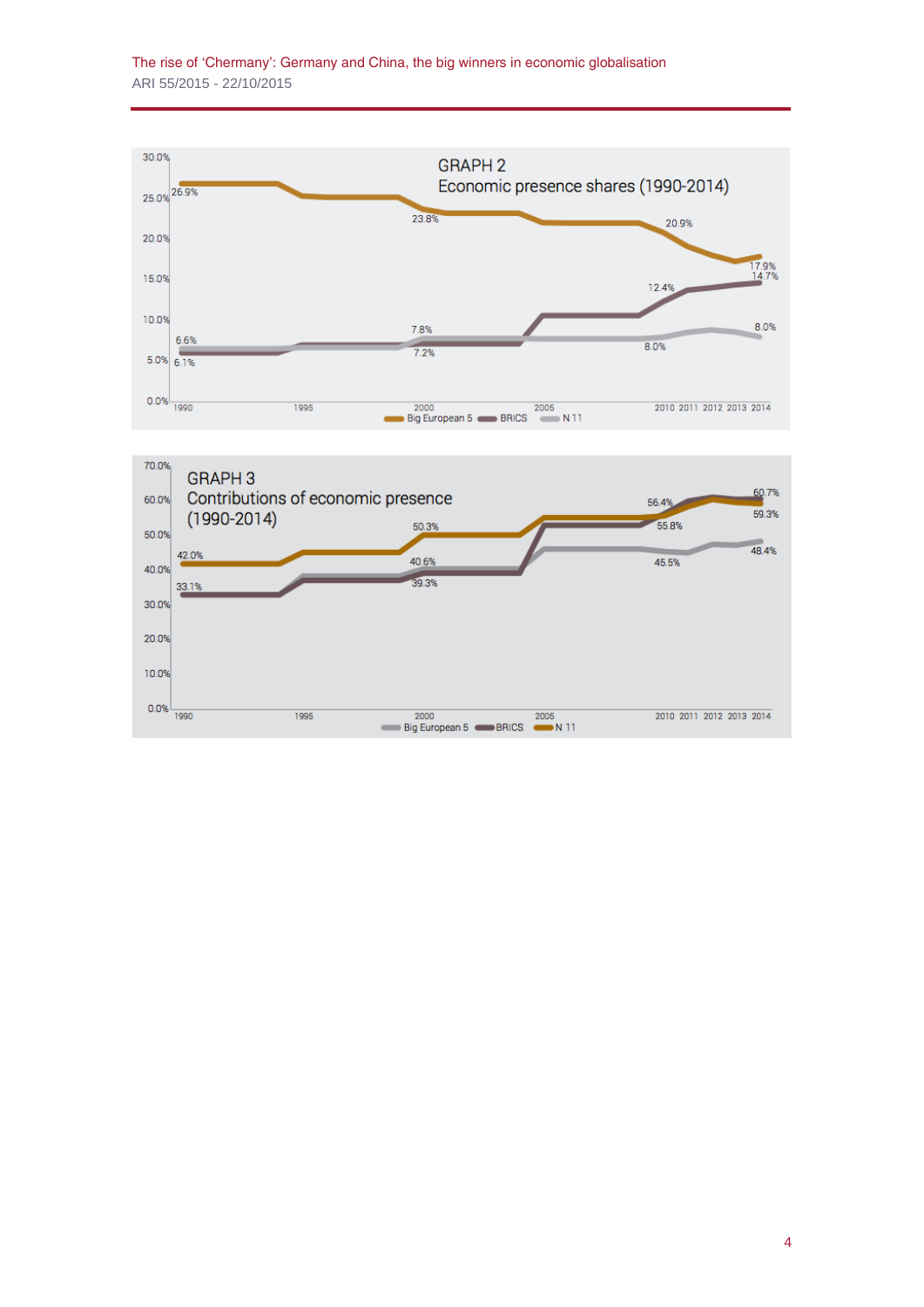| Economic presence ranking (1990-2014) |                |                 |                |                       |
|---------------------------------------|----------------|-----------------|----------------|-----------------------|
|                                       | 1990           | 2000            | 2014           | 1990 - 2014 Variation |
| <b>European Big 5</b>                 |                |                 |                |                       |
| United Kingdom                        | 4              | $\overline{2}$  | 5              | -1                    |
| Germany                               | $\overline{2}$ | 3               | 3              | -1                    |
| France                                | 3              | 4               | $\overline{7}$ | -3                    |
| Italy                                 | 8              | 9               | 14             | $-6$                  |
| Spain                                 | 13             | 13              | 18             | $-5$                  |
| <b>BRICS</b>                          |                |                 |                |                       |
| China                                 | 17             | 10              | $\overline{2}$ | $+15$                 |
| Russia                                | 12             | 11              | 4              | $+8$                  |
| India                                 | 39             | 31              | 13             | $+26$                 |
| Brazil                                | 23             | 25              | 20             | $+3$                  |
| South Africa                          | 29             | 35              | 43             | $-14$                 |
|                                       |                | N <sub>11</sub> |                |                       |
| Bangladesh                            | 68             | 75              | 73             | $-5$                  |
| Republic of Korea                     | 21             | 14              | 16             | $+5$                  |
| Egypt                                 | 51             | 55              | 62             | $-11$                 |
| Philippines                           | 52             | 48              | 59             | $-7$                  |
| Indonesia                             | 24             | 23              | 25             | $-1$                  |
| Iran                                  | 28             | 30              | 41             | $-13$                 |
| Mexico                                | 22             | 15              | 22             | $\equiv$              |
| Nigeria                               | 30             | 34              | 30             | $=$                   |
| Pakistan                              | 61             | 67              | 70             | -9                    |
| Turkey                                | 38             | 40              | 47             | $+1$                  |

# **TABLE 1**

The EB5 economies have all lost positions, although some more than others. Germany and the UK have only lost one position each, showing that their economies are still resilient to the competition coming from the global south and east. Still, it must be highlighted that Germany is doing better than the UK; in 2000 the UK was the  $2^{nd}$  global economic actor, and now it is the  $5<sup>th</sup>$ , while Germany has maintained its  $3<sup>rd</sup>$  position.<sup>6</sup> France, for its part, has not lost as much ground as one might expect (it has lost three positions), demonstrating that it remains economically powerful. Certainly more so than Spain or Italy, which have lost six and five positions, respectively.

The data therefore show that the EB5 are in decline, but that the UK and Germany are holding their ground vis-à-vis the BRICS. More worrying is the performance of Italy and Spain, which need to undertake considerable reforms (reindustrialisation, further internationalisation, and more investment in education and high tech sectors) if they want to retain both their relatively high living standards and their global economic presence. To achieve this, they will need to resist the increasing competition coming from the best performers within the BRICS group, above all from China, which has climbed 15 positions since 1990 and is now the  $2<sup>nd</sup>$  performer in terms of global economic presence after the US. Interestingly, despite its outstanding performance, China has climbed fewer

<sup>6</sup> Despite the fact that the UK has surpassed Germany in global presence, as shown in Iliana Olivié & Manuel Gracia (2015), *Elcano Global Presence Index 2015*, Elcano Royal Institute.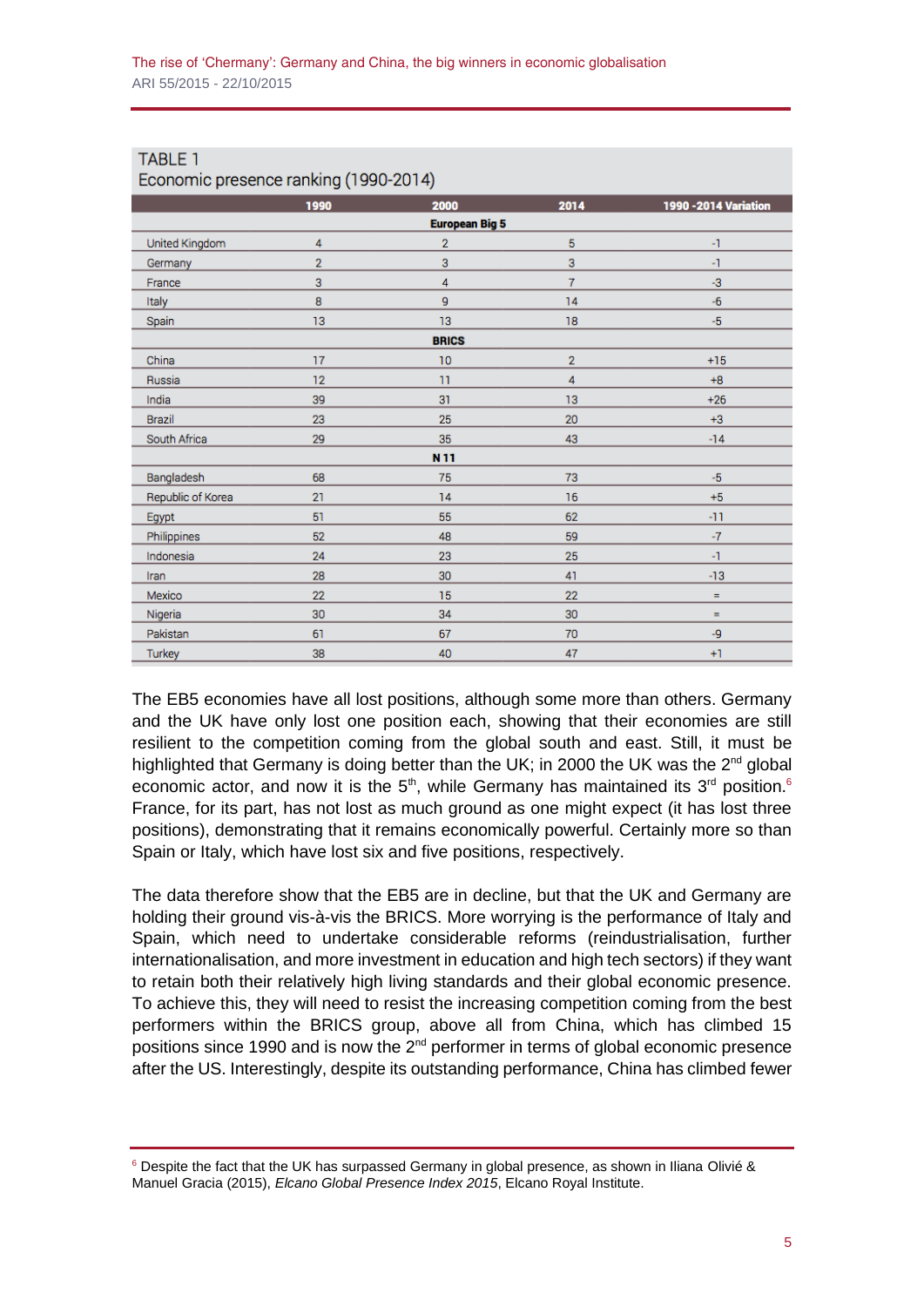positions than India, which has moved all the way from rank 39 to 1. This is significant because by focusing on China, we often forget India's tremendous achievements.

#### EB5 still dominant in services and investments

Since our data divide the global economic presence of the different countries and groupings into five sectors (energy, primary goods, manufactures, services and investments), the next step is to undertake analysis in those sectors in which the BRICS and the N11 gain more ground (see Graphs 4 to 8). Here the empirical evidence reinforces the general trend explained above. The N11 grouping has under-performed compared to the BRICS in all five economic indicators. So for now, the real competitors for the EB5 remain the countries that comprise the BRICS.

Specifically, where the BRICS (and also the N11) do outperform the EB5 is in the field of energy. This is a structural factor that will be difficult to change in the short term, although the focus on renewable energy and shale gas might bring some changes in the long term. Energy is also a field that is highly volatile and dependent on the price of oil and gas. In this regard, the recent fall in the price of oil might reduce the global economic presence of the BRICS, especially considering that energy represents the highest single contribution (19%) to their total global presence.

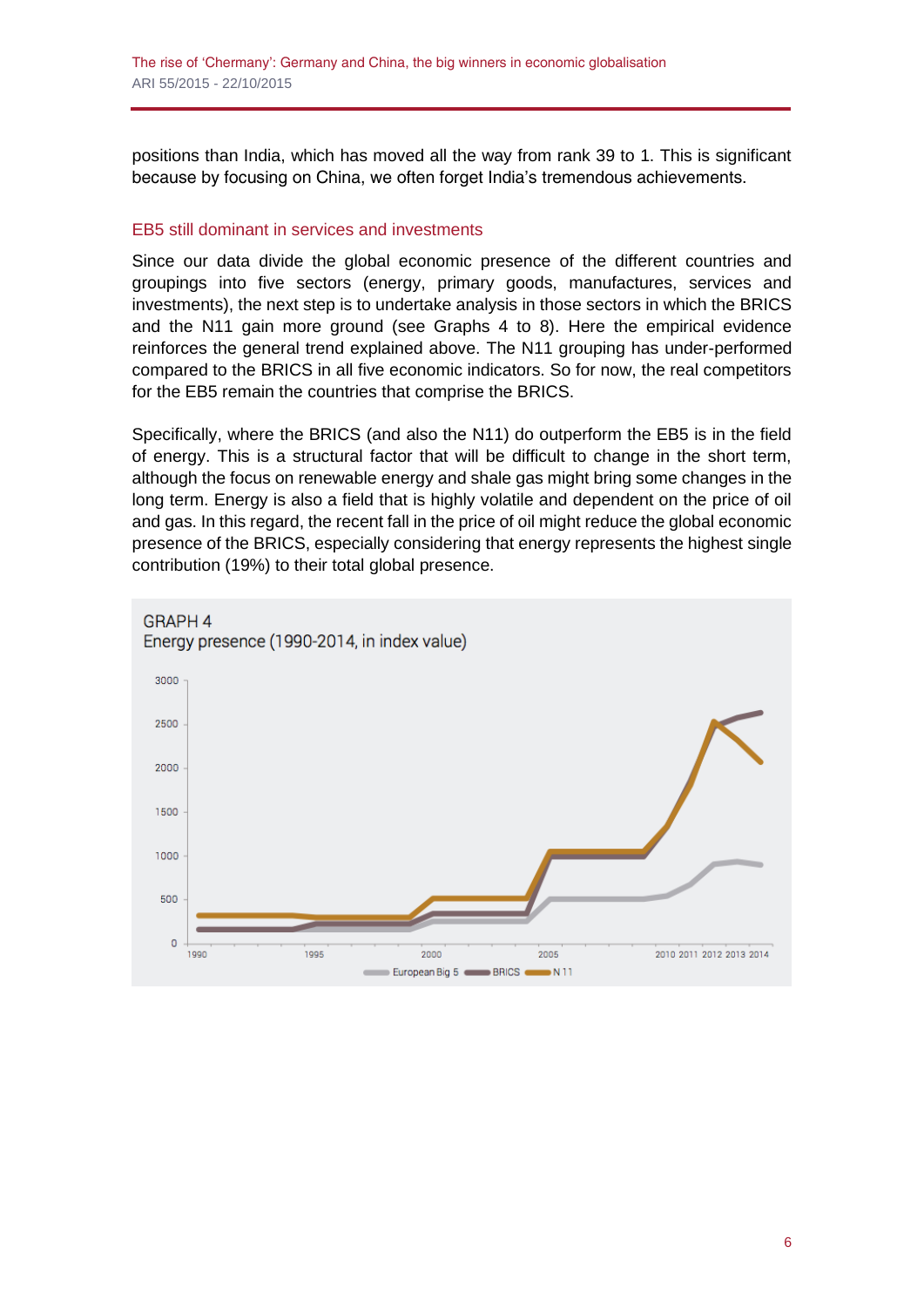

GRAPH<sub>6</sub> Manufactures presence (1990-2014, in index value)

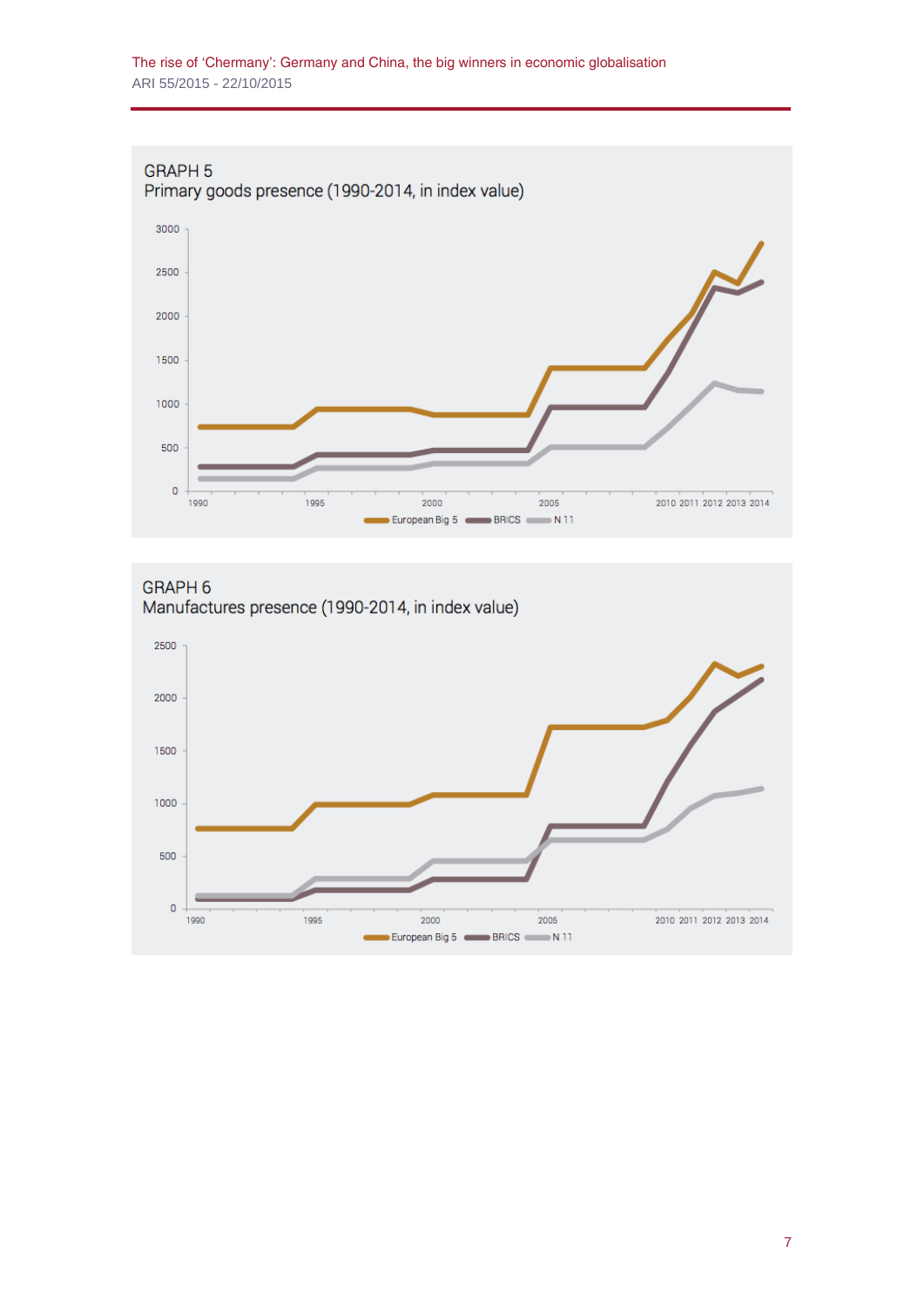





When it comes to primary goods and manufactures, the EB5 remains on top of the three groupings, holding its ground in primary goods while gradually losing the race in manufactures. If the trend continues, it is very likely that in future years the BRICS will surpass the EB5 in manufacturing presence, despite all the rhetoric in Europe about reindustrialising the economy. Leaders in the UK, France, Italy and Spain have lately argued that one of their priorities is to revamp their manufacturing sectors, following the German example, but so far the effects have been minor.

Where the EB5 countries remain strong is in services and foreign investment. In these fields, not only have they not lost ground against the BRICS and the N11, they have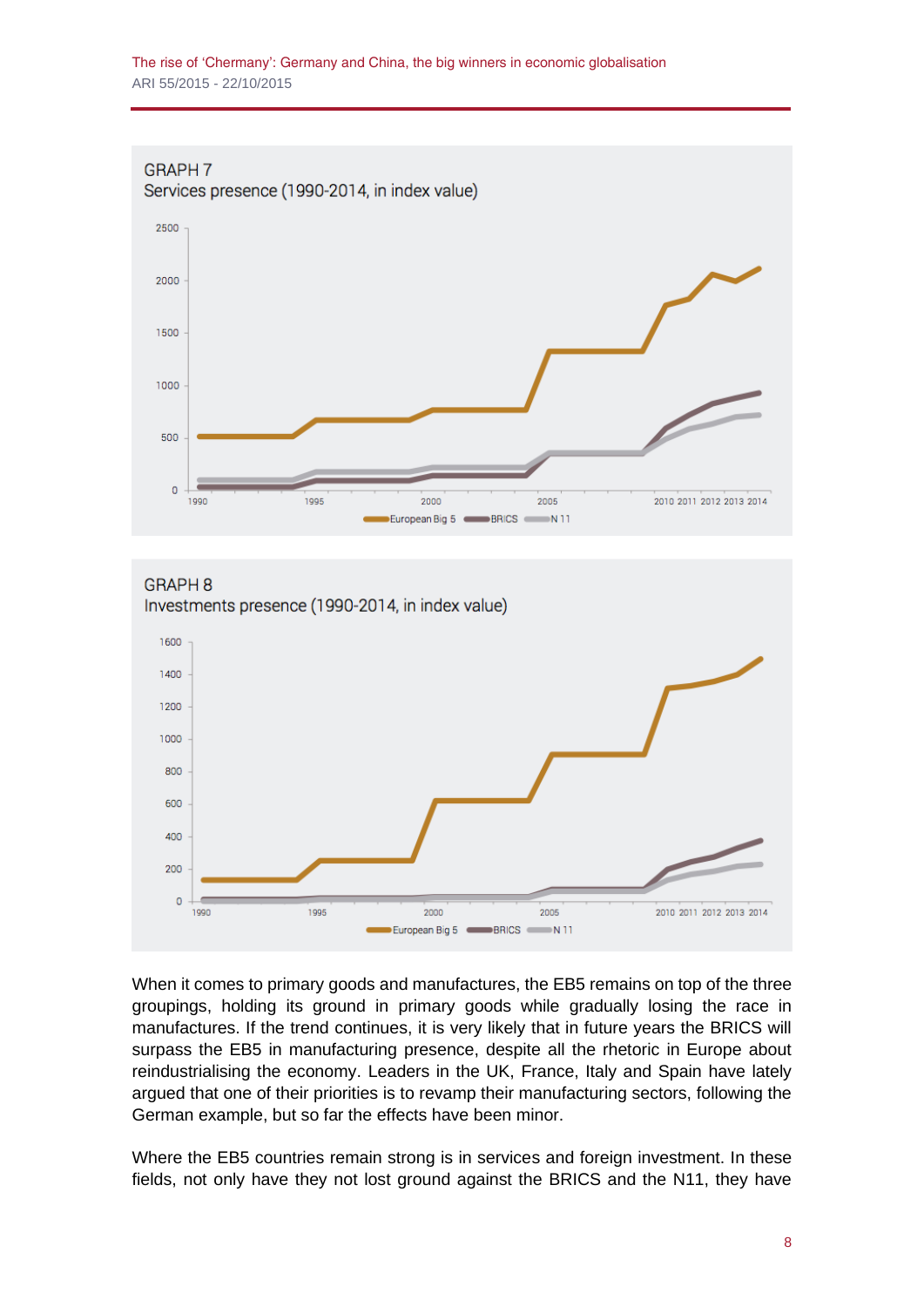expanded it, especially in the area of investments. Given that these sectors are larger in monetary volume and more attractive as regards added-value, and therefore offer higher margins, the decline of the EB5 vis-à-vis the BRICS might be less than commonly assumed. Europe remains a giant in services and investment. Of course, this does mean that a lot of European investment flows out of the continent, which explains why investment levels in Europe have dropped so much in recent times.

#### 'Chermany' on the rise

However, looking just at the EB5 and the BRICS as groupings can be deceptive, because there might be considerable differences between the countries forming one or both of the groups, or even between countries across the two groups. To understand the trends in greater detail it is therefore necessary to analyse the performance of every single country – first overall in the global economic presence index, and then in each of the five economic sectors presented above. This is shown in Graphs 9 to 14 for the five countries that form the EB5 and the BRICS. The same could also be done for the N11, but due to space constraints such analysis will not be done in the present report.



Graph 9 is perhaps the most illustrative because it shows how the two biggest world exporters are Germany and China; in other words, 'Chermany'<sup>7</sup> have out-performed everyone else. This is a joint success because they have each fed the other's economies over the years. Germany is the European country that has invested most in China, thus helping it to develop rapidly. This has made China a manufacturing powerhouse (see Graph 12) on the basis of German engineering. Especially during the global and European financial crises, Germany has benefited greatly from the growth of China. German machines are used not only for manufacturing, but are also essential to China's real estate and infrastructure sectors.

<sup>7</sup> This concept was first used by Martin Wolf (2010), 'China and Germany unite to impose global deflation', *Financial Times*, 16/III/2010.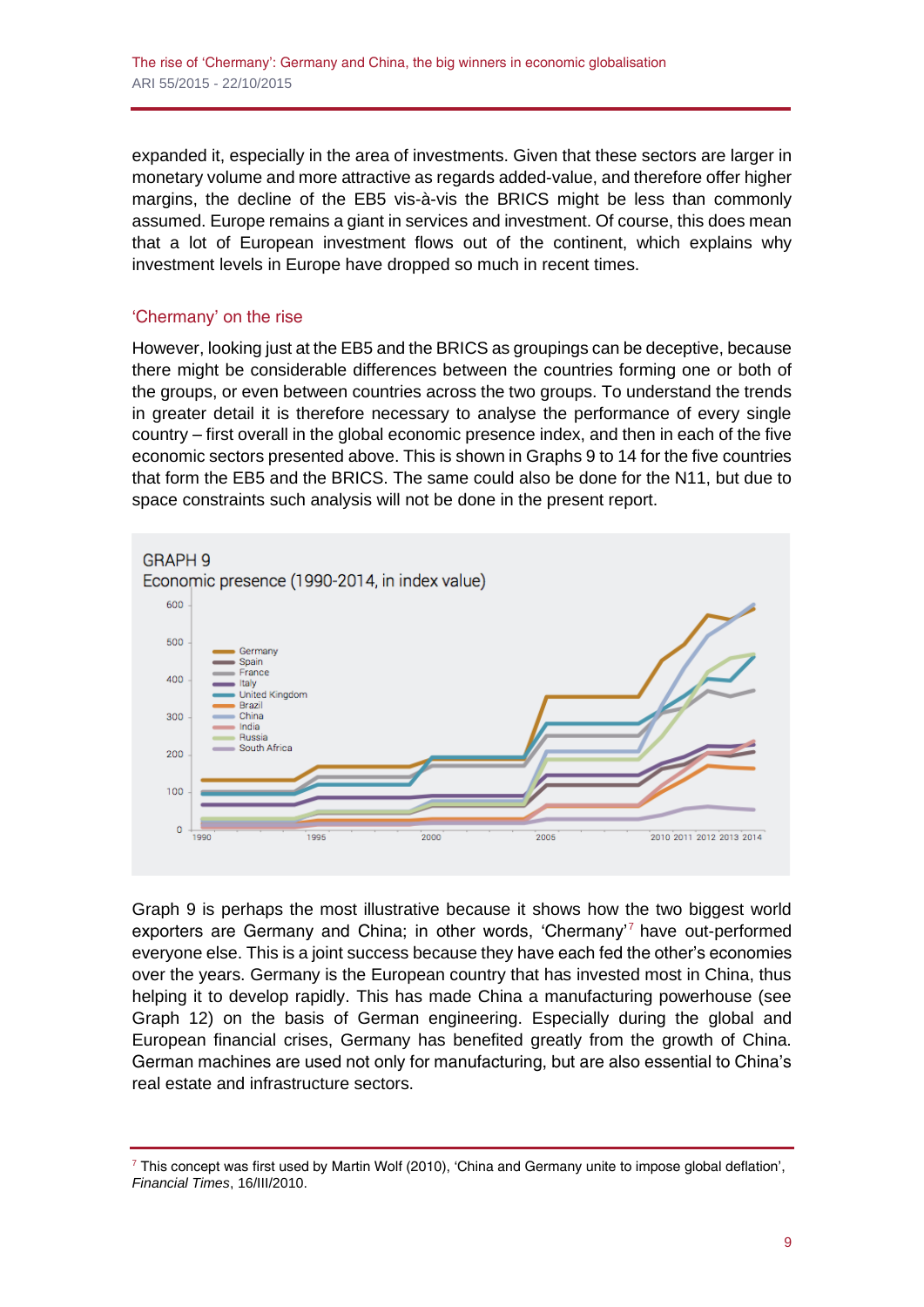### GRAPH 10 Energy presence (1990-2014, in index value)



#### GRAPH 11



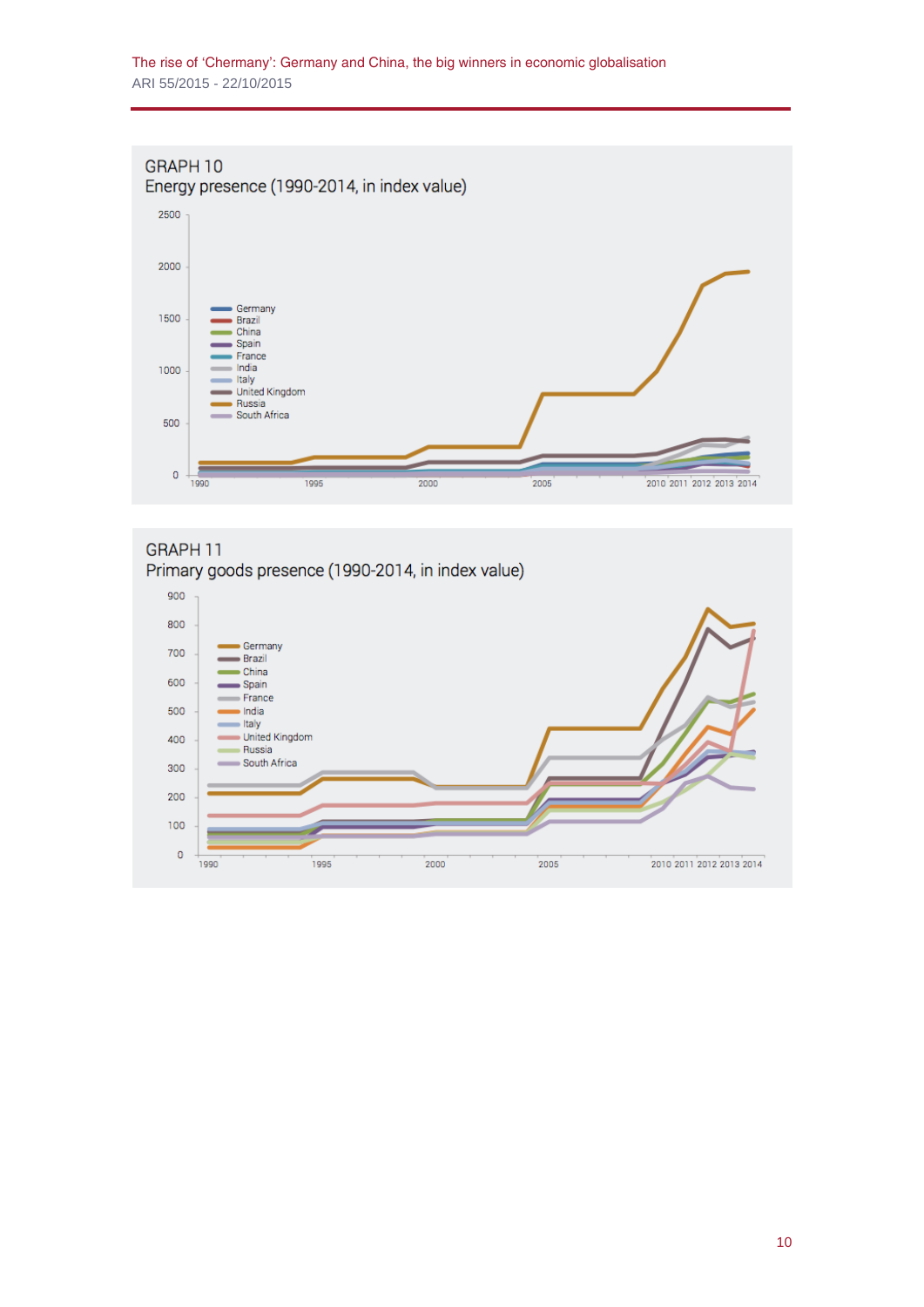#### GRAPH 12 Manufactures presence (1990-2014, in index value)



#### GRAPH 13 Services presence (1990-2014, in index value)

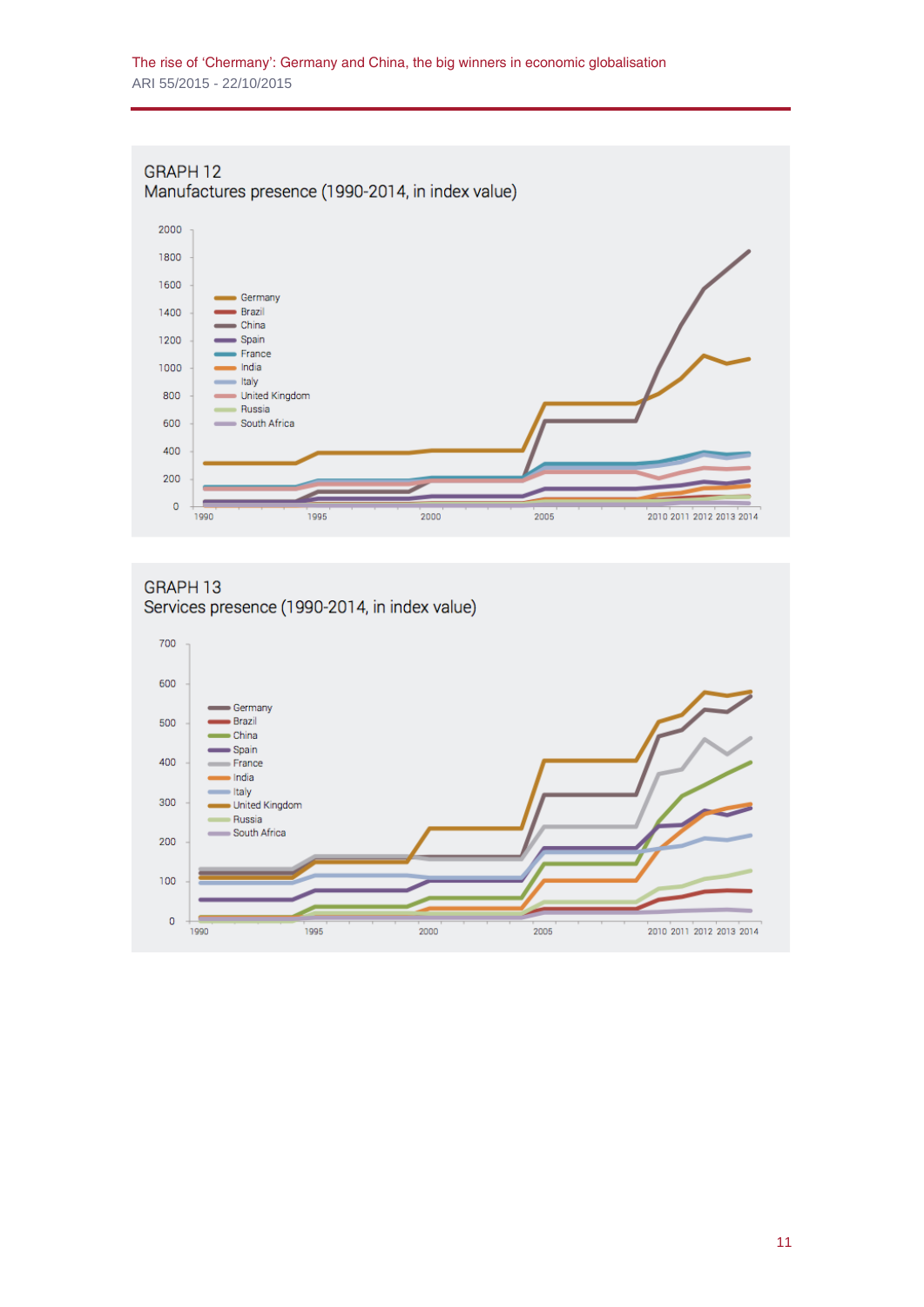

On top of this, the newly emerging middle classes of China are particularly keen on German luxury cars, sales of which have skyrocketed over the past few years. On the other hand, Germany has also benefitted from cheap manufactured products from China, which have kept the purchasing power of the German population high. Thus, the interdependence between China and Germany is extremely strong. It remains to be seen whether this trend will continue. What is clear is that on the basis of this robust economic relationship, Berlin and Beijing have strengthened their political partnership to such an extent that the German chancellor visits the capital of China at least once a year. $8$ 

After China and Germany, the next countries with the greatest economic presence are Russia and the UK, followed by France. As can be seen in Graph 10, Russia draws most of its strength from the energy sector, which means that the recent fall in oil prices will hit that country twice in the coming years. Falling prices will reduce Russia's global economic presence in energy as well as in other variables, such as investments. If one wants to see the positive side, the fall in oil and gas prices might conceivably force the Kremlin to diversify its economy, which could increase Russia´s manufacturing sector; but so far this is merely a hope, rather than a well planned-out strategy.

The UK retains a lot of its presence thanks to services and investments (see Graphs 13 and 14), where it outperforms everyone else. The City of London, of course, remains an important asset with a tremendous global footprint. Where the UK has remained stagnant is in manufacturing – but so has everyone else, with the exception of the 'Chermany' tandem (see Graph 12). The UK experienced a notable jump in the export of primary goods from 2013 to 2014 (see Graph 11), but this appears to be mainly due to a one-off trend. Recently, a lot of gold stock has been shipped from the UK (especially from London) to Asia (particularly to India and China) via Switzerland, which has great refining

<sup>8</sup> Hans Kundnani (2015), *The Paradox of German Power*, Oxford, Oxford University Press.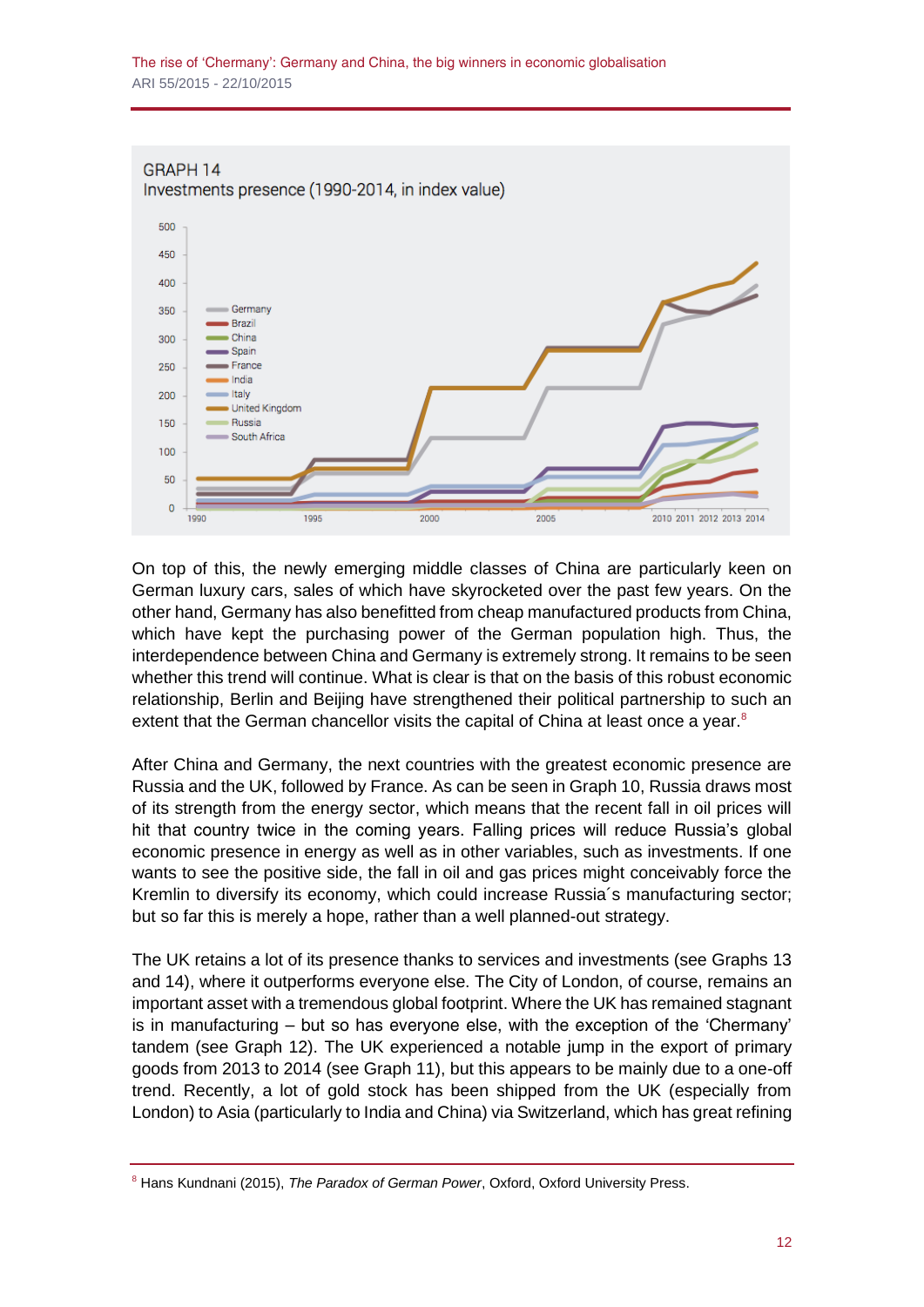capacity. In the primary goods sector, Brazil performs particularly well due to its agricultural products, but so does Germany, which exports far more primary goods than is normally assumed (especially copper and aluminium items such as tubes, but also processed food).

#### Italy and Spain sliding down

These data also show in more detail the weaknesses of Italy and Spain, which in recent years have been overtaken not only by the first two BRICS (China and Russia) but also by a third, India (see Graph 8). The rise of the other big Asian giant, with more than 1 billion people, can be explained by its minor advances in the export of energy and especially by its progress in the export of primary products and services (Graphs 12 and 13). It is well known that India excels in information technology, but it is also strong in various consultancy and advisory sectors, from call centres to medical treatment to educational support. Brazil, on the other hand, has very little to show in the way of services, and its manufacturing sector has declined. This might relate to the fact that Brazil has in recent years undergone a deindustrialisation phase, not least because of fierce competition from China.

The weaknesses of Italy and Spain can be located in the loss of market share in primary goods. In this regard, competition from Brazil is clearly hurting them in global presence terms. Also significant is their stagnant performances in manufacturing (although here Italy retains a higher level than Spain, explaining its greater economic presence overall) and in services (where Spain, though stronger than Italy, has just been overtaken by India). Finally, in terms of investments, Spain has reached a plateau, while Italy is about to be overtaken by China – which only 10 years ago was relatively absent from this field, behind even Brazil. Overall, Italy and Spain are performing worse than France, which is losing some ground in all sectors (except investments), but very gradually. In any case, all three Mediterranean countries –France, Italy and Spain– need to introduce a number of reforms (for example, reindustrialisation and more investments in value-added services) if they want to retain their fair share of global economic presence.

#### **Conclusion**

It is logical that big countries such as China, India or even Brazil should someday overtake the European countries, but this does not justify the stagnation that France, Italy and Spain have experienced in certain fields. Both the UK and Germany have proved that Europe can continue to be highly competitive and productive, and thus retain a good deal of market share in manufacturing, primary goods, services and investments.

Nonetheless, even if the EB5 countries were to enhance productivity, increase their dynamism, and accelerate their growth rates, the structural trend shows that global economic presence is gradually moving eastward.<sup>9</sup> India and China have closed the gap over the past 25 years, and it is very likely that they will continue to do so. This, of course, means that if the EB5 countries want to continue to shape the norms and rules in the

<sup>9</sup> As pointed out in Iliana Olivié & Manuel Gracia (2013), *Elcano Global Presence Index 2012*, Elcano Royal Institute.